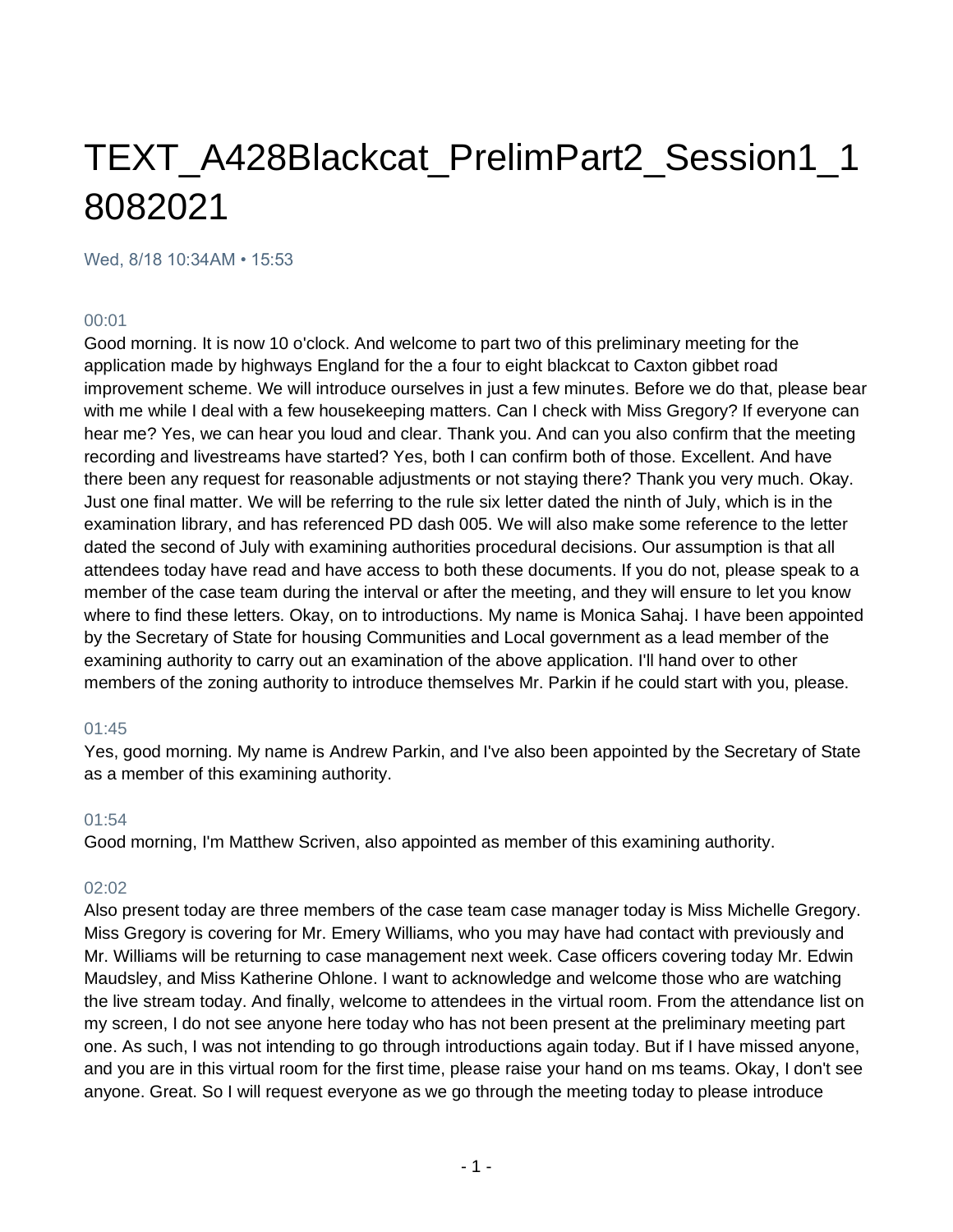yourselves before before you speak. Sorry, apologies. Before you speak with name and organization euro represent. This is for everyone's benefit, particularly for parties viewing the recording later on. I believe we might have a clear Burton or misperton sincere apologies. Thank you for pointing that out. If I could invite Miss clever to please introduce yourself.

#### 03:36

Thank you, ma'am. My name is Claire Burton. I'm from Huntington Shire District Council. Yes, I wasn't here, unfortunately for the first meeting, but I have been you did. So I'm aware of the hearing. Thank you.

#### 03:49

Thank you very much, Miss Burton, and welcome to a preliminary meeting part two. Okay, thanks very much. Now, there are some matters regarding the virtual event today that I do need to repeat, I appreciate much of this will sound familiar. However, it is necessary for me to cover these key points for anyone who may not have seen preliminary meeting part one. So the examining authority ourselves, we were attending the meeting from the planning Inspectorate office in Bristol, we might we understand you might be attending from your homes, offices, and so on. Unlike a physical event during today's virtual meeting, you will only be able to see our heads and shoulders, and which I admit makes reading body language more difficult. Indeed, we're unable to make eye contact. But I just want to assure everyone that you do have a full attention at all times. To avoid visual and noise distraction, only the panel member leading on a particular agenda item will turn their camera on. Again Please be assured that even if our camera is off, we are listening and we will contribute with comments or questions as required. We do our same if you please keep your cameras in microphones off unless you'd like to speak. We will pause at various points and give everyone an opportunity to ask questions or be comments. Please wait for those opportunities and use the raise your hand function on Microsoft Office teams. Please do not use the chat function is no one is monitoring the chat. on the agenda itself, virtual events cause fatigue. So we'll ensure that each session of the meeting is approximately 90 minutes. We need we note that you may have been in the arrangements conference for some time already. And if it appears that the meeting is going to is likely to run for much longer than an hour, then we will take a short break for 15 minutes at approximately 11am. If you do decide to leave the meeting during the breaks and you can rejoin using the same link provided in your invitation email. If you're watching the live stream, then please refresh your browser to resume each subsequent session. To ensure that we were able to finish the business of the day on time, please keep your representations brief and to the point. When invited to speak please introduce yourself by name and if relevant by organization. Okay, just one final matter from me. And this is regarding general data protection regulation GDPR and live streaming. This event is both live streamed and recorded. They just did digital recording that we make are retained and published. And they form a public record that can contain your personal information and to which GDPR applies the planning Inspectorate practices to retain the published record and publish recordings for a period of five years from the Secretary of State's decision on the development consent order. Consequently, if you participate in today's preliminary meeting, it is important that you understand that you will be recorded and that you therefore consent to the retention and publication of the digital recording. It is very unlikely that the examining authority will ask you to put sensitive personal information into the public domain. Indeed, we will encourage you not to do that. However, if for some reason you feel that that it is necessary for you to refer to sensitive personal information, we would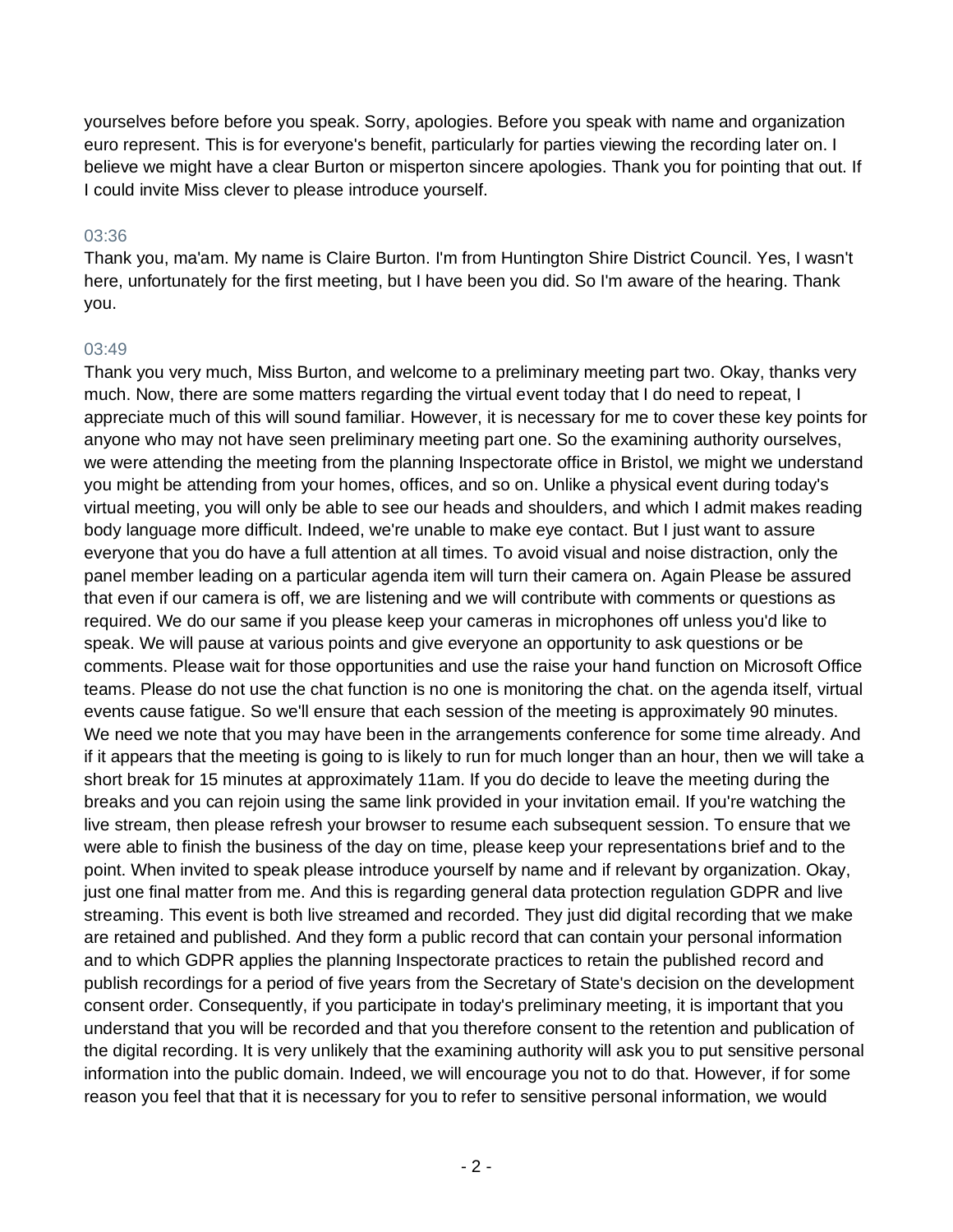encourage you to speak to the case team in the first instance, we will then explore with you whether the information could be provided in written format, which might then be redacted before being published. Does anyone have questions on the matters that I have covered? If you could please use raise your hand function on Microsoft Teams? Okay, I don't see any movement there. So I will I will hand over to Mr. Park and we're moving on to agenda item seven. And Mr. Parkin will take us through those matters.

### 08:07

Thank you. Yes, genda. item seven is remarks about the written submissions received a procedural deadline be. The examining authority has received a few submissions and procedural deadline V, which is Monday the 16th of August 2021. And those submissions have now been published on the national national infrastructure websites. We are grateful to those who have made written submissions a procedural deadline v. And also for the feedback on the virtual preliminary meeting part one. I'd like to respond to two matters race specifically. Firstly, whether the applicant intends to submit specific albeit non defined information to the examination prior to detailed design, and if so when this might be as this is a matter for examination. I won't give it much time today, but I will highlight that this matter is covered in our first written questions. We would encourage you to engage through that process and raise it as part of your written evidence to the examination. Secondly, there was a request for clarification regarding deferred items from statements of common ground and the timeliness of specific engagement between the applicant and interested parties on matters relating to statements of common ground. With regard to the second point various deadlines in the timetable allow for the permission that the submission of updated statements of Common Ground beyond deadline one. Therefore, positions may well change as discussions between parties move on. We want to encourage parties to reflect on the comments raised to ensure meaningful statements of common ground are presented at deadline one and at subsequent opportunities, as this will no doubt affect the matters to be discussed at hearings. There's a further matter that the governing authority would like to clarify a procedural deadline a and at the preliminary meeting part one, the matter was raised regarding borrow pits and if the examining authority can Is it to be a principal issue? I would like to confirm that yes, the borrower Pitts is being considered as a principal issue, as is not included in the initial assessment of principal issues. In the real six letter, it has been covered in our first written questions. Our strategy in this regard is to examine the matter as part of the construction methods and effects alongside other related matters such as the approach to construction, the construction program, construction compounds, waste management, and the environmental management plan. initial assessment of principle issues is not going to be updated. But we will note this specific points regarding our approach to the examination of borrow pits as part of the examination of wider construction methods and effects. In our rule eight letter. I trust this clarification covers the points raised However, if any of the parties wish to speak on this item, I'd be grateful if you could reuse the raise hand function now.

#### 11:05

I can't see any raised hands. Okay, thank you. That concludes this item of the agenda. And I will now pass on to you in this description who will deal with the next item.

## 11:20

Thank you Mr. Parkin. So this is representations on matters that could not be raised at the preliminary meeting part one, and a few other items that we've got to say. So in light of the short time between the